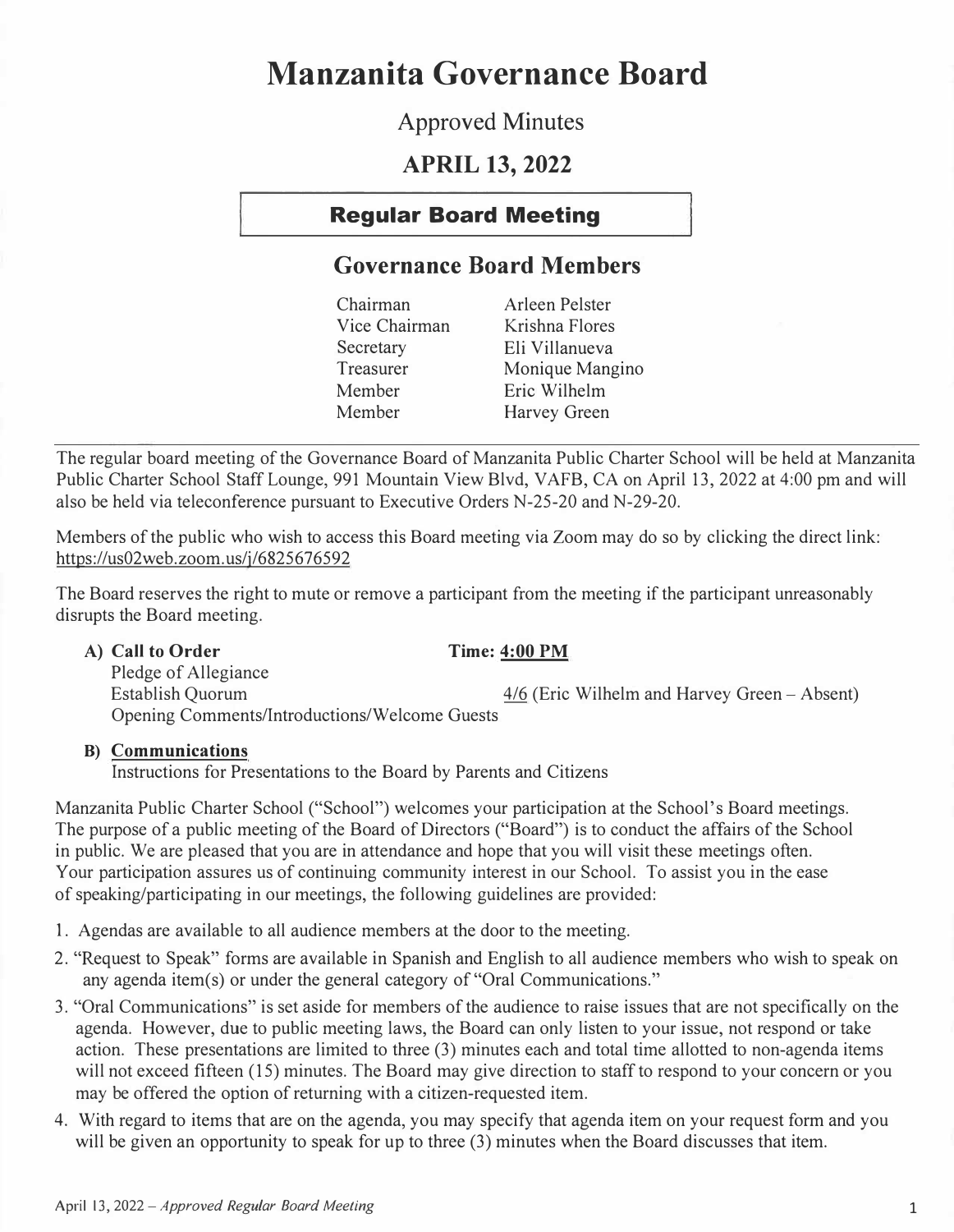- 5. When addressing the Board, speakers are requested to state their name and address from the podium and adhere to the time limits set forth.
- 6. A member of the public requiring an interpreter will be provided six (6) minutes for public in accordance with section 54954.3 of the Government Code.

Any public records relating to an agenda item for an open session of the Board meeting which are distributed to all, or a majority of all, of the Board members shall be available for public inspection at 991 Mountain View Blvd, VAFB, CA.

In compliance with the Americans with Disabilities Act (ADA) and upon request, the School may furnish reasonable auxiliary aids and services to qualified individuals with disabilities. Individuals who require appropriate alternative modification of the agenda in order to participate in Board meetings are invited to contact the Director's office.

#### **C) Adjourn to Closed Session Time: 4:01 PM**

*The Governing Board will consider and may act upon the following items in closed session. Any action taken will be reported publicly upon reconvening to open session.* 

- I. Public Employee Appointment Title: Principal
- 2. Public Employee Contract Title: Interim Superintendent
- 3. Employee Leave of Absence

## **D) Reconvene to Open Session Time: 5:40 PM**

- **E) Public Report on Action Taken in Closed Session** (includes the vote or abstention of every member present)
	- 1. The Board announced the appointment of Channon Mitchell as Principal.
	- 2. No action taken.
	- 3. The Board denied the leave of absence in a unanimous vote 4/4 (Wilhelm & Green Absent)

#### **F) Reports**

- I. Superintendent/Principal's Report
	- a. Enrollment Report (Attachment A)
	- b. Literacy Night
	- c. Talent Show
	- d. State Testing
	- e. Prop 51 PSMI Update
	- f. Local Control and Accountability Plan (LCAP) Update
	- g. STA Bussing Performance Update

## **G) Consent Agenda Items**

Motion: Monique Mangino Second: Eli Villanueva Vote: 4/4 (Wilhelm & Green Absent)

- I. Approval of Meeting Minutes for the Regular Board Meeting on March 9, 2022 (Attachment B)
- 2. Approval of Check Detail, Deposit Detail and Unpaid Bills (Attachment C) (Nancy Dow)

## **H) Items Scheduled for Action/Consideration**

1. Discussion and Approval of Revised Delta Management Solutions Contract (Attachment D) (Suzanne Nicastro)

Motion: Eli Villanueva Second: Krishna Flores Vote: 4/4 (Wilhelm & Green Absent)